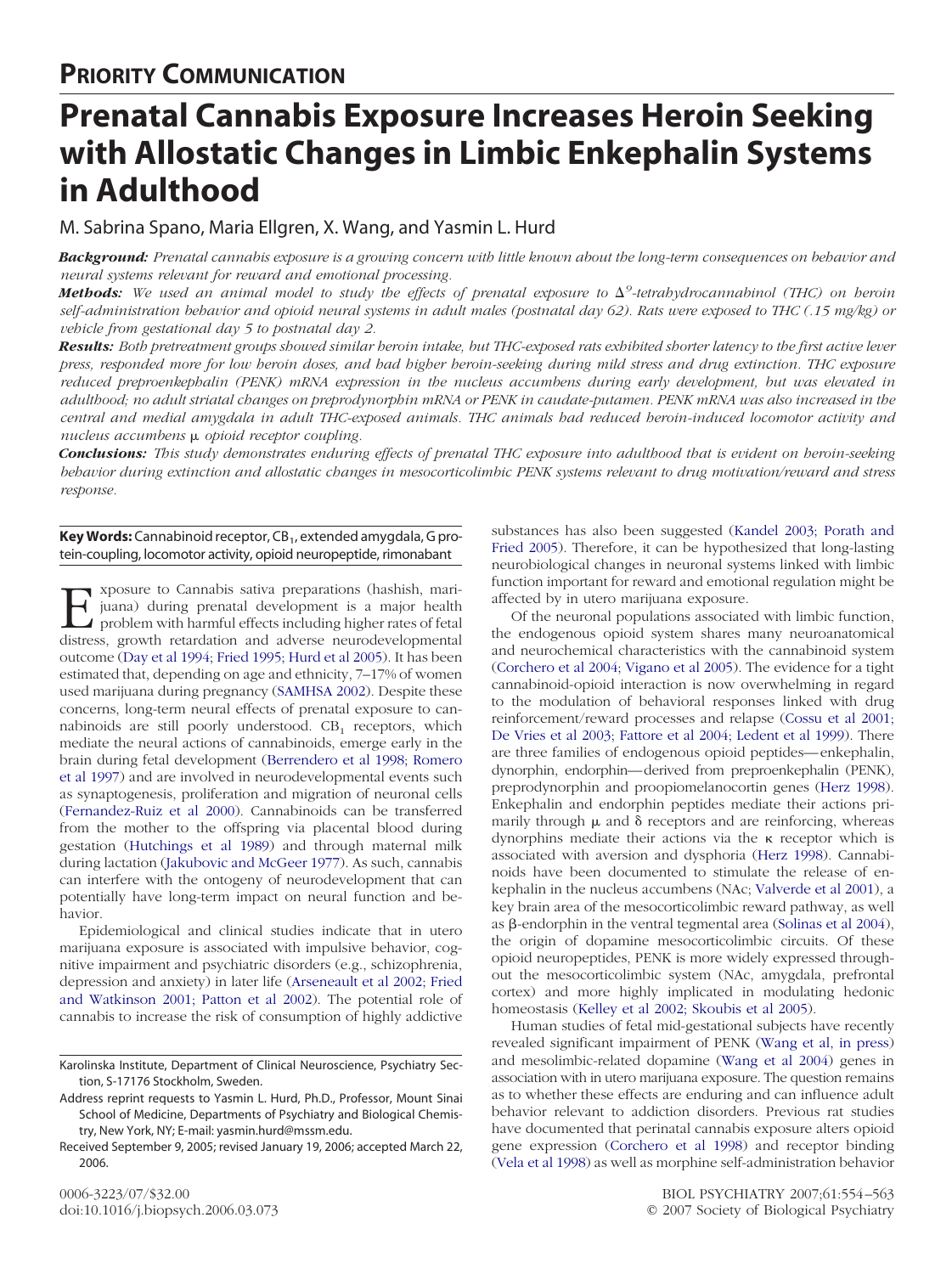[\(Gonzalez](#page-8-0) et al 2003; Vela et al 1998) in adult female offspring. However, those studies examined the effects of cannabis throughout gestation and the entire lactation period until the pups were young adolescents, approximately 24 days old. Cannabis was also administered to the dams orally, which has a different pharmacokinetic property as compared to smoking. In order to examine the impact of early cannabis exposure more consistent with the human fetal studies, the present study investigated drug exposure limited to the prenatal period that corresponds to mid-gestation in humans and used an intravenous route of administration that better mimics the pharmacokinetics of marijuana smoking in pregnant women [\(Grotenhermen](#page-8-0) [2003\)](#page-8-0). To address issues as to whether neural alterations in the human fetus ascribed to maternal marijuana use does directly relate to cannabis and not to other drug exposure or even to by-products of smoking, our experimental rat study specifically examined prenatal exposure to  $\Delta^9$ -tetrahydrocannabinol (THC; the major psychoactive component of cannabis) during prenatal development. The results demonstrate that, similar to the human findings, THC significantly affects PENK mRNA expression during the prenatal period, and that alterations of the opioid system are long-lasting into adulthood with enhanced vulnerability to opiate-seeking behavior.

### **Methods and Materials**

All animal experiments were conducted in accordance with the guidelines of the European Community and The Swedish National Board for Laboratory Animals, under protocols approved by the Ethical Committee of Northern Stockholm.

#### **Behavioral Experiments**

**Subjects.** Long Evans female rats (Charles River, Germany) weighing 200-250 g (approximately 6-7 weeks old) were housed under 12 h reversed light/dark cycle (light on 11:00 pm) with controlled room temperature  $(\pm 21^{\circ}C)$ , humidity (40%); water and food were available ad libitum. After 1 week, a permanent intravenous catheter (Brian Fromant, Cambrige, UK) was surgically implanted and secured to the right jugular vein under deep anesthesia with Isoflurane (Forene, Apoteket AB, Sweden). After surgery, rats received daily intravenous (i.v.) injections of Heparin  $10U +$  ampicillin (50 mg/kg; Doctacillin, Apoteket AB, Sweden) for 3 days to prevent infection and subcutaneous (s.c.) injection of Caprofen (.5 mg Rimadyl vet, Apoteket AB, Sweden) as post-surgery pain management. From the fourth day, the catheters were flushed with .1 ml of saline containing 30U heparin. Once recovered from surgery (one week), females were allowed to mate with a male. Only females with the presence of a vaginal plug were accepted as pregnant and used in the subsequent drug treatment phase. Pregnant females received daily intravenous injections of THC (.15 mg/kg) or vehicle (.3% Tween 80-sterile saline solution) from gestational day 5 to postnatal day (PND) 2. This corresponds to the mid-gestation ( $\approx$  week 20) development stage in humans [\(Bayer](#page-7-0) et al [1993\)](#page-7-0), the time period examined in our human fetal studies. An intravenous route of administration was used in the animal model since it more closely mimics the pharmacokinetics of cannabis smoking, the normal route used in pregnant women [\(Grotenhermen](#page-8-0) 2003). The dose of THC is an extrapolation from current estimates of low cannabis cigarettes (about 16 mg of THC), correcting for differences in route of administration and body weight [\(Grotenhermen](#page-8-0) 2003). During the course of the drug treatment, gestational parameters were recorded, such as maternal weight gain, gestational length and fetal weights. On PND 2, pups from both groups were cross-fostered and culled 8 to 10 from vehicle mothers; brains were taken from other sets of animals at this time period. On PND 21, male offspring were weaned from their mothers and housed 4/cage until 55 days of age when surgery was carried out in one set of animals. THCand vehicle-exposed males at PND 55 were surgically implanted with an intravenous catheter in the right jugular vein and treated as reported above. All subjects were housed individually following surgery and given at least 7 days of recovery before behavioral experiments (outlined below). Brains were taken from another group of rats for post-mortem studies at PND 62 when the behavioral studies were initiated in the other animals.

**Drugs.** THC (10 mg/ml in ethanol solution; Sigma-Aldrich, Apoteket AB, Sweden) was evaporated under nitrogen gas, dissolved in .3% Tween 80 and diluted with .9% NaCl to the concentrations of 1 mg/ml. For intravenous self-administration training, heroin-HCl (Apoteket, AB, Sweden) was dissolved in .9% sterile saline solution and filtered through .2  $\mu$ m syringe filters prior to use. For reinstatement tests (i.e., drug priming), heroin-HCl was dissolved in .9% sterile saline solution and injected subcutaneously (s.c.) at a volume of 2 ml/kg. SR 141716A [N-(piperidin-1-yl)-5-(4 chlorophenyl)-1-(2,4-dichlorophenyl)-4-methyl-1H-pyrazole-3-carboxamide hydrochloride] (Rimonabant; Sanofi-Aventis) was dissolved in .3% Tween 80 and diluted in sterile saline solution and administered intraperitoneal (i.p.) at a volume of 2 ml/kg.

**Apparatus.** Heroin self-administration studies were carried out in operant chambers (29.5  $\times$  32.5  $\times$  23.5 cm) equipped with two retractable levers and infrared locomotor sensors (Med Associates Inc., Vermont, U.S.); each enclosed in sound-attenuating chambers. Depression of one lever (defined as active) resulted in an intravenous drug injection, while depression on the other lever (defined as inactive) had no programmed consequence but was always recorded. A single active lever press resulted in a 5s drug infusion  $(85 \mu l)$ ; concurrently a white light cue above this lever was turned on for 5s. A 10s timeout period was then introduced, during which the white cue light was turned off and further presses on this lever had no additional consequence, but were recorded as well as the presses on the inactive lever. Each self-administration session started with the extension of the two levers. A red house light was illuminated throughout the sessions. Assessment of the self-administration schedule and data collection were controlled by Med Associates PC software.

**Self-administration Training.** Animals were allowed to selfadminister heroin (15 µg/kg/inf) under a fixed-ratio 1 schedule of reinforcement and lever presses as operandum in 3 h daily sessions. The self-administration sessions were conducted daily during the dark cycle (11:00-18:00). To ensure patency, catheters were flushed daily before and after each IVSA session with a sterile saline solution containing heparin (30U). After 6 days, the dose of heroin was increased to 30  $\mu$ g/kg/inf and acquisition sessions were carried out until stable baseline was reached. Baseline responding was considered stable when the number of responses did not differ more than 15% for 3 consecutive days. During heroin self-administration training, food supply was restricted (20 g/day). Once stable responding was reached the rats were again given unlimited access to food.

**Dose Response and Mild Stress Test.** After the acquisition phase, a between session dose-response test was conducted. The training dose of heroin (30  $\mu$ g/kg) was substituted by either higher (60 and 100  $\mu$ g/kg) or lower (7.5 and 15  $\mu$ g/kg) doses: each dose was self-administered for 3 consecutive days and the order of presentation was randomly determined. After the dose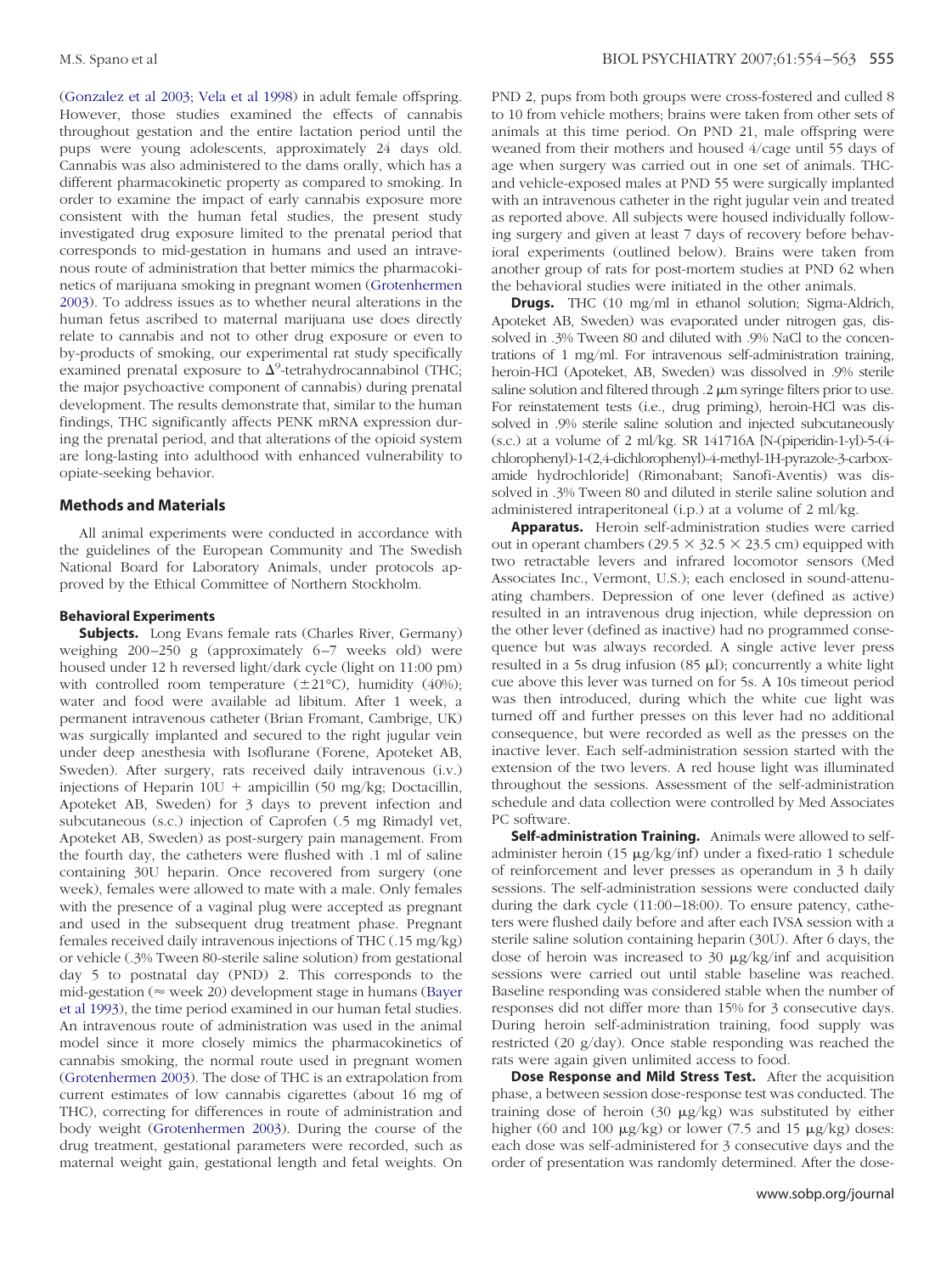response experiment was performed, rats were maintained on 30 -g/kg for 5 additional days before determining the consequence of exposure to a mild stress (24 hours food deprivation).

**Extinction and Reinstatement Test.** An extinction phase started following the procedures described above. Responding for heroin was extinguished in daily sessions by replacing the heroin solution in the syringe with physiological saline. Since not all catheters were patent for the entire extinction phase, saline infusion was only given during the first week of extinction. Subsequently, animals were connected to the liquid swivel and an empty syringe was connected to the infusion tubing to seal the system, but was not placed in the syringe pump. All other parameters were left unchanged. Drug-reinforced behavior was considered extinguished when responding on the active lever had decreased by at least 85% for 3 consecutive days. After extinction criteria were reached, each rat was given one of the following priming injections to test its effect on reinstating heroin-seeking behavior: saline, heroin (.25 mg/kg, s.c.; 10 min before the session) and  $CB_1$  antagonist, Rimonabant (3) mg/kg, i.p.; 30 min before the session and 20 before heroin priming)  $+$  heroin combination. The dose of heroin was chosen due to its known effect to reinstate heroin-seeking behavior following long-term extinction (De Vries et al 2003; Leri and [Stewart](#page-8-0) 2001). The dose of Rimonabant was selected due to its ability to attenuate heroin seeking (De Vries et al 2003; [Ellgren](#page-8-0) et al, in press).

**Post-mortem Studies.** Tissue sections preparation. THCand vehicle-exposed rats on PND 2 (1h after the last maternal THC injection) and PND 62 were anaesthetized in a  $CO<sub>2</sub>$  chamber and decapitated. Brains were quickly removed, frozen in isopentane ( $\approx -30$ °C) for 1 min, and stored at  $-80$ °C. Coronal sections  $(20 - \mu m)$  thick) were cut through the striatum and amygdala in a refrigerated cryostat ( 15°C; Frigocut 2800E, Leica Instruments, Nobloch, Germany) and mounted onto Superfrost Plus slides (Brain Research Laboratories, Newton, Massachusetts). The sections were stored at 30°C until processed as described below.

**In Situ Hybridization Histochemistry (ISHH).** PENK and preprodynorphin mRNA expression levels were studied by ISHH. The PENK riboprobe was complementary to a 333 kb fragment of the rat PENK cDNA (bp291-624 GenBank accession number Y07503). The preprodynorphin riboprobe was complementary to a 534 kb fragment of the rat preprodynorphin cDNA (bp349 – 883; accession number NM\_019374). The RNA probes were transcribed in the presence of  $[^{35}S]$ uridine5'-[ $\alpha$ -thio]triphosphate (specific activity 1000 –1500 Ci/mmol; New England Nuclear, Boston, Massachusetts). The ISHH procedure was similar to published protocols [\(Hurd](#page-8-0) et al 2001). Briefly, the labeled probe was applied to the brain sections in a concentration of  $2 \times 10^3$ cpm/mm2 of the coverslip area. Two adjacent sections from each subject were studied. Hybridization was carried out overnight at 55°C in a humidified chamber. After hybridization, the slides were apposed to β-max Hyperfilm (Amersham, Bucks, United Kingdom) along with <sup>14</sup>C-standards (American Radiolabelled Chemicals, St Louis, MO, USA): 1-4 days for PENK; 6 days for preprodynorphin.

**Agonist-stimulated [35S]GTPS Autoradiography.** Agoniststimulated [<sup>35</sup>S]GTPyS binding was carried out according to established protocols (Sim et al [1995\)](#page-8-0) with 2 mM GDP, .04 nM [<sup>35</sup>S]GTPyS (specificy activity 1099 Ci/mmol; Amershan Biosciences) and appropriate agonists.  $\mu$  opioid receptor ( $\mu$ OR) agonist stimulation was carried out using 3  $\mu$ M DAMGO ([D-Ala<sup>2</sup>, N-Me-Phe<sup>4</sup>, Gly<sup>5</sup>-oll-enkephalin; Sigma-Aldrich, Missouri). CB<sub>1</sub> receptor agonist stimulation was carried out using 10  $\mu$ M WIN 55,212-2  $(R-(+)-(2,3-dihydro-5-methyl-3-[(4-morpholiny])$ methyl]pyrol[1,2,3-de]-1,4-benzoxazinyl) (1-naphthalenyl)methanonemesylate; Sigma-Aldrich). Non-specific binding was determined in the absence of the agonist and in the presence of  $10 \mu M$ unlabeled GTPyS. Brain sections were exposed to Hyperfilm for 24 hours with  $[$ <sup>14</sup>C]-standards.

**Data Analyses.** Films images were digitalized into the 256 levels of optical density with a Microtek scanner (SM III, Microtek Europe, Rotterdam, The Netherlands) and quantitation of film autoradiograms was carried out using computer-assisted optical densitometry (NIH Image, version 1.58, Wayne Rasband, NIMH). The mRNA expression level was estimated within the NAc  $(+1.60$  mm from Bregma), caudate-putamen  $(+1.60$  mm), amygdala ( 2.30 mm), ventral tegmental area ( 5.80 mm), and substantia nigra ( 5.80 mm) in accordance with the Paxinos and Watson Rat Atlas [\(Paxinos](#page-8-0) and Watson 1997). Values obtained from duplicate brain sections for each subject were averaged. For ISHH experiments, the values were expressed as dpm/mg of tissue by reference to the co-exposed standard. For receptor autoradiography, specific binding was calculated by subtracting non-specific binding from total binding in the specific area of interest. The percent agonist-induced stimulation from the [<sup>35</sup>S]GTPyS autoradiography experiments was calculated as [stimulated-basal]/basal  $\times$  100.

**Statistical Analysis.** For behavioral studies, data were analyzed using a two-way ANOVA for repeated measures followed, when appropriate, by planned comparison tests with Bonferroni correction for multiple comparisons. Mann-Whitney non-parametric test was used for group size less than five. The significance level was set at  $P \le 0.05$  and trends considered for  $P \le 0.10$ . For molecular and receptor activation studies, statistical comparison between vehicle- and THC-pretreated animals was performed by one-way ANOVA.

#### **Results**

There was no significant group difference in the % weight gain by the pregnant females (vehicle  $45.4 \pm 1$ ; THC  $47.3 \pm 3$  g), gestational length (vehicle  $21 \pm .38$ ; THC  $20.8 \pm .66$  days), pup length at PND 2 (vehicle 6.98  $\pm$  .12; THC 7  $\pm$ .13 cm) and pup weight (vehicle 6.83  $\pm$ .18; THC 6.91  $\pm$ .16 g). There was also no significant difference ( $P = .565$ ) in weight between animals pretreated with THC (317  $\pm$  11 g) or vehicle- (330  $\pm$  16 g) at the start of the heroin self-administration on PND 62.

#### **Heroin Self-administration**

**Acquisition.** Two THC-exposed and 1 vehicle rat did not meet the acquisition criteria and were excluded from the study as well as 3 rats that developed blocked catheters. Six animals/ group remained.

The acquisition data of heroin self-administration is presented in [Figure](#page-3-0) 1. At the lowest dose of heroin tested  $(15 \mu g/kg/inf)$ , no reliable heroin self-administration was observed; both groups of animals did not discriminate between the active and the inactive lever [\(Figure](#page-3-0) 1A). When the dose of heroin was increased to 30 -g/kg/inf both groups of animals achieved a reliable acquisition pattern of heroin intake [\(Figure](#page-3-0) 1B). There was a significant effect of active lever presses during self-administration sessions  $(F_{(12,108)} = 19.87, P \leq .000001)$ . The number of inactive lever presses during the self-administration acquisition sessions (30 -g/kg/inf) was similar between vehicle and THC-exposed rats, which indicate that all rats maintained a good discrimination between the active and inactive lever presses. The number of stable active lever presses in the THC- and vehicle-exposed rats did not differ statistically (last day of acquisition:  $26.7 \pm 2.7$  vs. 23.8  $\pm$  1.96, respectively;  $F_{(1,9)} = 0.1641$ ,  $P = 0.69$  [\(Figure](#page-3-0) 1B).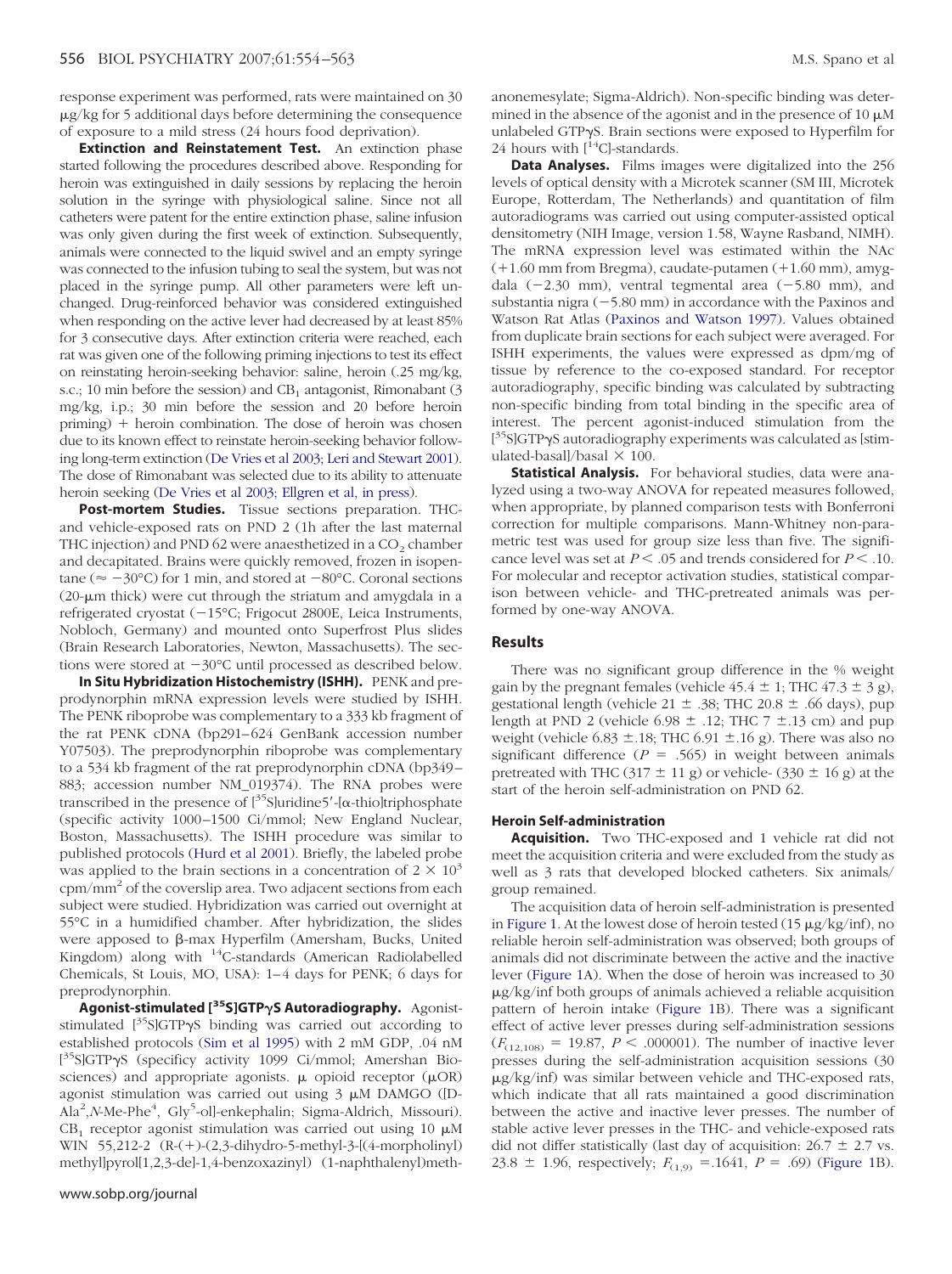<span id="page-3-0"></span>

Figure 1. Acquisition of heroin self-administration at (A) 15 µg/kg/infusion and (B) 30 µg/kg/infusion under a fixed-ratio 1 schedule of reinforcement in adult rats (beginning postnatal day 62) with perinatal exposure (gestation day 5 to postnatal day 2) to vehicle or THC. Values are expressed as mean  $\pm$  SEM of number of total responses on both active and inactive lever; 6 animals per group.

However, examination of the mean latency to the first active lever press on the last day of acquisition, when all animals maintained stable intake, showed a significant difference in the onset of responding  $(P < .05)$  between the pretreated groups. THC offsprings displayed a shorter latency (3.4-fold) to the first active response (34  $\pm$  .84s) than the vehicle group (115  $\pm$  .91s; Figure 2).

**Dose-response.** Figure 3 shows the total active responses for the between dose-response curve. There was a dose-dependent decrease in responding with increasing heroin dose. There was a main effect of dose  $(F_{(4,36)} = 55.79; P \lt .0001)$  and a dose  $\times$ treatment interaction ( $F_{(4,36)}$  = 2.70; *P* < .05). THC-exposed rats exhibited a higher rate of responding to the lower doses, but



**Figure 2.** Mean latency to the first active lever press during the last day of acquisition (day 13) of heroin self-administration (30  $\mu$ g/kg/infusion) in adult rats perinatally exposed to vehicle or THC. Values are expressed as the mean  $\pm$  SEM.  $^*$ ,  $P <$  .05 as compared to the vehicle control.

statistically significant increase was found only at the dose of 15  $\mu$ g/kg/inf ( $P < .02$ ) compared to the vehicle animals.

**Stress Test.** The total responses following an acute mild stress are presented in [figure](#page-4-0) 4. ANOVA revealed a main effect of stress ( $F_{(1,8)}$  = 11.27;  $P < .05$ ) and stress  $\times$  treatment interaction  $(F<sub>(1,8)</sub> = 9.24; P < .02)$ . Interestingly, prenatal THC-exposed offspring increased the percentage of active lever presses (26%) at a level significantly higher than the vehicle group. In contrast, the mild stress had no effect on rate of responding as compared to the previous baseline level in vehicle-exposed animals (31  $\pm$ 5.9 vs.  $29 \pm 4.1$ ).

**Extinction and Reinstatement.** [Figure](#page-4-0) 5 shows the results of the heroin-seeking behavior observed during the extinction



**Figure 3.** Heroin self-administration behavior (active lever presses) dose-response curve in adult rats with perinatal vehicle or THC exposure. Data refer to the last self-administration session of a given dose. Values are expressed as mean  $\pm$  SEM for 6 animals per group. \*,  $P < 0.05$  as compared to vehicle control.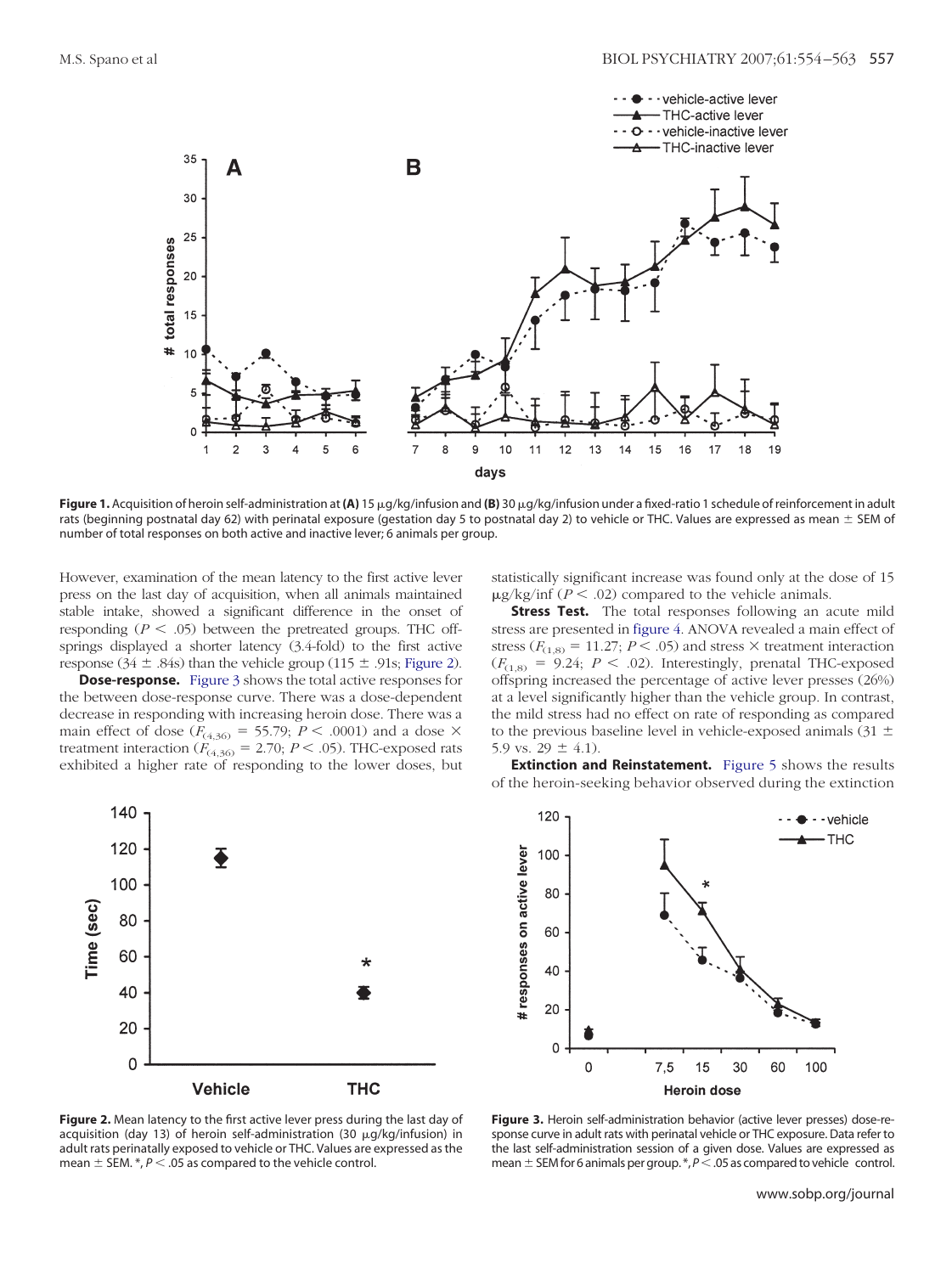<span id="page-4-0"></span>

**Figure 4.** Effect of mild stress (1 day food deprivation) in adult rats with perinatal vehicle or THC exposure. Each bar represents the mean  $\pm$  SEM of the number of active lever presses for 5 animals per group.  $*$ ,  $P < .02$  as compared to vehicle control.

and reinstatement phases. ANOVA revealed an overall main effect of phase  $(F_{(4,32)} = 25.00; P \lt .00001)$  and treatment  $(F_{(1,8)} = 9.46; P < .02)$ . Responding on the heroin-paired lever during the first day of extinction differed significantly between the two groups (vehicle  $35.6 \pm 5.6$ ; THC  $58.8 \pm 5.4$ ;  $P \leq .02$ ). THC and vehicle animals took 21 days to achieve extinction of the heroin self-administration behavior. Although both group of animals decreased responding similarly over the extinction phase, THC-exposed rats continued to show significantly higher active responses as compared to the vehicle group (vehicle  $6.6 \pm .4$ ; THC  $9.6 \pm .05$ ;  $P \le .01$ ) even on the last day of extinction. Responding on the inactive lever did not differ significantly between the pretreated groups either during the first or last days of extinction, which indicates that the noted differences between the groups were specific to heroinseeking.

Following extinction, no difference was observed in the mean number of active lever responses between the extinction baseline and reinstatement session when animals received saline priming (Figure 5). However, a non-contingent, non-reinforced priming injection of heroin (.25 mg/kg, s.c.) triggered relapse to heroin-seeking behavior, selectively reinstating active responding in both groups of animals. The vehicle group reinstated responding at a similar level compared to the pre-extinction baseline (33  $\pm$  4.02 vs. 39.6  $\pm$  3.3); *P* = .55), whereas THCexposed rats showed a trend for a higher level of responding compared to the pre-extinction baseline ( $P = .07$ ), but there was variability in the response between the rats.

Notably, pretreatment with the selective  $CB_1$  receptor antagonist rimonabant (3 mg/kg, i.p.) completely prevented heroininduced reinstatement of drug-seeking behavior in both groups of animals (vehicle,  $P = .005$ ; THC,  $P = .0005$  vs. heroin prime session). The mean responding rate during reinstatement did not differ from that observed during the previous extinction in both THC-(12.4  $\pm$  .45 vs. 9.6  $\pm$  .05) and vehicle-exposed rats (6.6  $\pm$ .39 vs.  $8.6 \pm .6$ .

#### **Locomotor Activity**

Forward locomotor activity recorded during heroin self-administration (infrared sensors in 8 operant chambers; 4/group) revealed reduced activity in THC-exposed rats during the acquisition ( $P = .029$ ) and maintenance ( $P = .021$ ) phases [\(Figure](#page-5-0) 6). No significant difference in locomotor activity was evident during the drug-free extinction phase ( $P = .686$ ) demonstrating that the behavioral differences noted in the other self-administration conditions were in response to heroin intake.

## **CB<sub>1</sub>** and μ Opioid Receptor G-protein Coupling

**Agonist-stimulated [35S]GTPS Autoradiography.** The effects of prenatal THC exposure was studied for  $\mu$ - and CB<sub>1</sub>activated G-protein coupling. Basal  $[358]$ GTP $\gamma$ S binding was similar in vehicle- and THC-exposed animals suggesting that basal G-protein activity was unaltered in the brain regions



Figure 5. Effect of acute primings on the reinstatement of heroin-seeking behavior following heroin extinction in adult rats with perinatal THC or vehicle exposure. Each bar represents the mean  $\pm$  SEM of active and inactive lever press over the last 3 days of heroin self administration (maintenance), during drug-free extinction (ext) and during the reinstatement sessions with heroin prime (0.25 mg/kg, s.c.) and SR 141716A (rimonabant; 3 mg/kg, i.p.) administration.  $N = 5$  animals per group. \*,  $P < .02$ ; \*\*,  $P < .01$  as compared to vehicle control.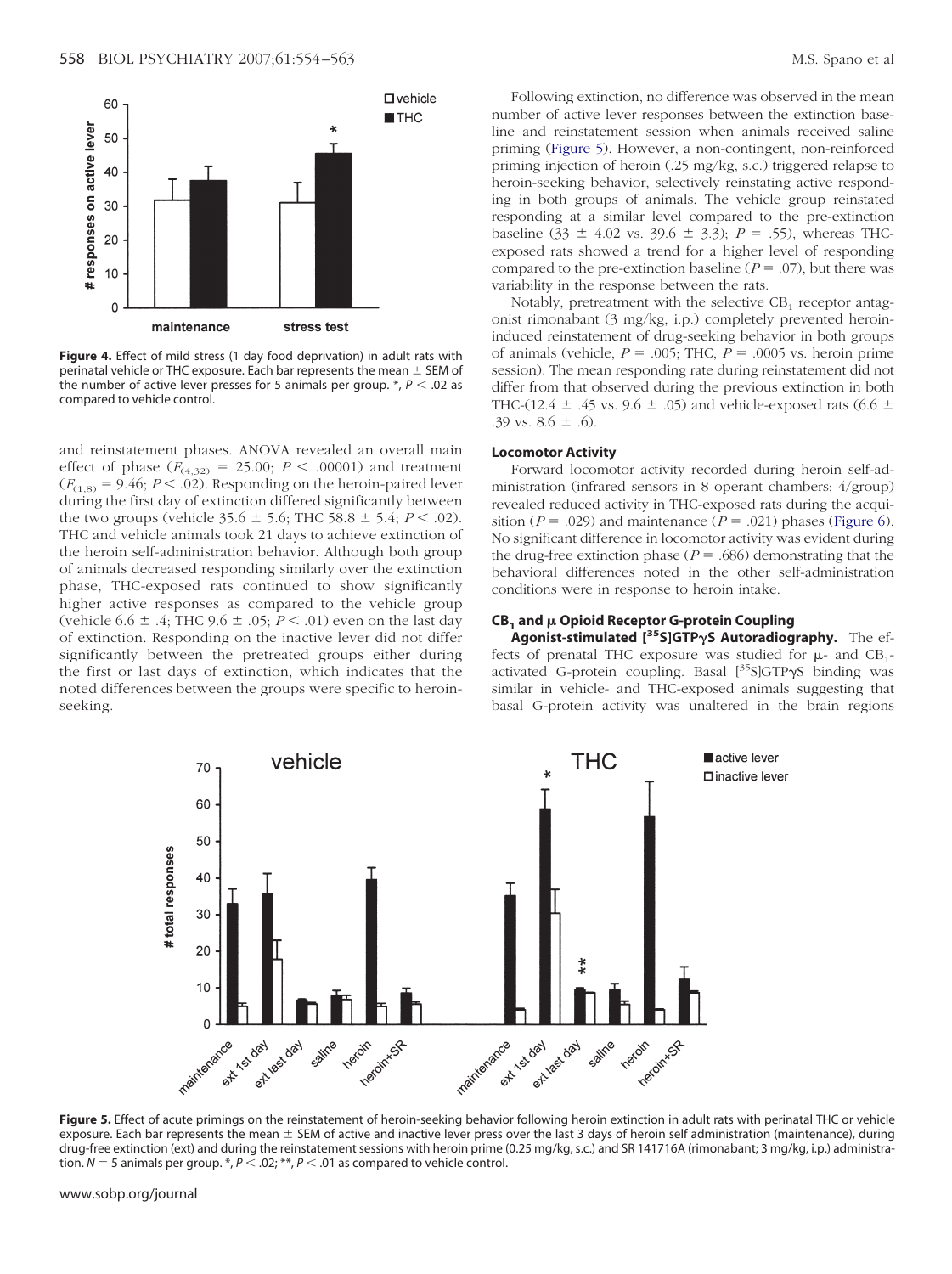<span id="page-5-0"></span>

Figure 6. Locomotor activity measured during acquisition, maintenance and extinction (drug-free) phases of the self-administration paradigm in adult rats with perinatal vehicle or THC exposure. Values are expressed as mean  $\pm$  SEM for 4 animals per group.

studied (Table 1). The prenatal THC exposure was only associated with a trend increase in WIN 55,212-2  $[^{35}S]GTP\gamma S$  binding in the NAc core  $(F_{(1,8)} = 3.95; P = .08)$ . No statistical group differences were found in the caudate-putamen, NAc shell, substantia nigra or ventral tegmental area (Table 1).

In adult animals, THC prenatal exposure was significantly associated with decreased DAMGO-stimulated  $[^{35}S]GTP\gamma S$  binding in the medial shell of NAc ( $F_{(1,6)} = 7.5$ ;  $P \le .05$ ; Figure 7). In contrast, a significant increase was found in the substantia nigra  $(F_{(1,7)} = 27.83; P < .002)$  of the THC-exposed rats. No statistical differences were detected in the caudate-putamen, NAc core or ventral tegmental area between the groups (Table 1).

#### **Opioid Peptide mRNA Expression**

**PENK.** [Figure](#page-6-0) 8 shows striatal and amygdala subregions measured for PENK mRNA levels in adult rats. Prenatal THC exposure significantly increased PENK mRNA in the NAc core  $(F_{(1,8)} = 85.46; P < .0001)$  and NAc medial shell  $(F_{(1,8)} = 9.28;$ *P*  $\lt$  .02) as well as the central (*F*<sub>(1,8)</sub> = 12.4; *P*  $\lt$  .008) and medial  $(F_{(1,6)} = 31.36; P < .002)$  amygdala nuclei of THC-exposed rats at PND 62 [\(Figure](#page-6-0) 9). No significant differences were observed in the caudate-putamen ( $F_{(1,8)} = 2.17$ ;  $P = .19$ ). Examination of the striatum of the PND 2 rats showed significantly decreased PENK transcript levels in the NAc of THC pups  $(F_{(1,9)} = 5.475; P = .04)$ and a trend in the caudate-putamen  $(F_{(1,9)} = 4.34; P = .07;$ 



**Figure 7.** DAMGO-stimulated  $[^{35}S]$ GTP $\gamma$ S binding autoradiography at the level of the striatum and brainstem of perinatal THC- and vehicle-pretreated adult animals. Basal and DAMGO-stimulated  $[^{35}S]GTP\gamma S$  binding are presented in the upper and lower panels, respectively. 1, nucleus accumbens (NAc) shell; 2, NAc core; 3, caudate-putamen; 4, ventral tegmental area; 5, substantia nigra. Note reduction of DAMGO-stimulated  $[^{35}S]$ GTP $\gamma$ S binding in the NAc shell and increase in the substantia nigra of THC-pretreated animals. Scale bar  $= .05$  cm.

[Figure](#page-6-0) 9). Amygdala levels were not well matched in the PND 2 animals which prevented reliable measurements of PENK in this region.

**Preprodynorphin.** The preprodynorphin mRNA levels were also studied in the caudate-putamen and NAc of adult rats. As shown in [Table](#page-6-0) 2, the prenatal THC exposure did not affect the preprodynorphin gene expression in these regions.

#### **Discussion**

The present study provides evidence of enduring behavioral and neural impairments related to the opioid reward/stress limbic system in adult rats exposed prenatally to THC. Hyperactivity of the mesocorticolimbic enkephalinergic system was identified in adulthood that appeared a counteractive response to blunted PENK gene expression during the repeated THC exposure in early development.

The most direct experimental animal model to assess reward and reinforcement effects of drugs of abuse is the self-adminis-

Table 1. Effect of THC or Vehicle Perinatal Exposure (Gestation Day 5 to Postnatal Day 2) on Basal As Well As µ- and  $CB_1$ -Stimulated  $[^{35}S]$ GTP $\gamma$ S Binding in Adult Rat Brain (Postnatal Day 62)

|                                                                    | Basal            |                  | % Stimulation    |                   |
|--------------------------------------------------------------------|------------------|------------------|------------------|-------------------|
|                                                                    | Vehicle          | THC              | Vehicle          | <b>THC</b>        |
| DAMGO stimulated $[^{35}S]GTP\gamma S$ binding ( $\mu$ Ci/g)       |                  |                  |                  |                   |
| Caudate-putamen                                                    | $69.7 \pm 7.5$   | $78.2 \pm 2.6$   | $150.6 \pm 15.6$ | $155.5 \pm 9.4$   |
| Nucleus accumbens core                                             | $78.5 \pm 11.1$  | $70.9 \pm 10$    | $52.9 \pm 10.6$  | 78.4 $\pm$ 10.8   |
| Nucleus accumbens shell                                            | $70.4 \pm 10.2$  | $86.2 \pm 7.3$   | $133.3 \pm 7.2$  | $94.4 \pm 12.2*$  |
| Substantia nigra                                                   | $86.4 \pm 11.1$  | $93.6 \pm 7.6$   | $43.3 \pm 5.4$   | $77.4 \pm 3.9***$ |
| Ventral tegmental area                                             | $49.4 \pm 7$     | $41.9 \pm 6.9$   | $88 \pm 18.2$    | $118.4 \pm 15.6$  |
| WIN55,212-2 stimulated $[^{35}S]GTP\gamma S$ binding ( $\mu$ Ci/g) |                  |                  |                  |                   |
| Caudate-putamen                                                    | $111.2 \pm 11.2$ | $114.4 \pm 1.6$  | $83.4 \pm 3.3$   | $99.9 \pm 10.6$   |
| Nucleus accumbens core                                             | $123.8 \pm 15.9$ | $128.2 \pm 6.4$  | $29 \pm 6.1$     | $71.7 \pm 20.5$   |
| Nucleus accumbens shell                                            | $95.7 \pm 6.9$   | $110.8 \pm 13.9$ | 53.3 $\pm$ 6.9   | 54.2 $\pm$ 8.5    |
| Substantia nigra                                                   | $166.6 \pm 13.6$ | $214.9 \pm 16.7$ | $240.9 \pm 52.7$ | $207.41 \pm 33.3$ |
| Ventral tegmental area                                             | $89.6 \pm 8.1$   | $113.6 \pm 9.1$  | $62.5 \pm 6.3$   | $70.9 \pm 2.9$    |

Values are the mean  $\pm$  SEM.

 $$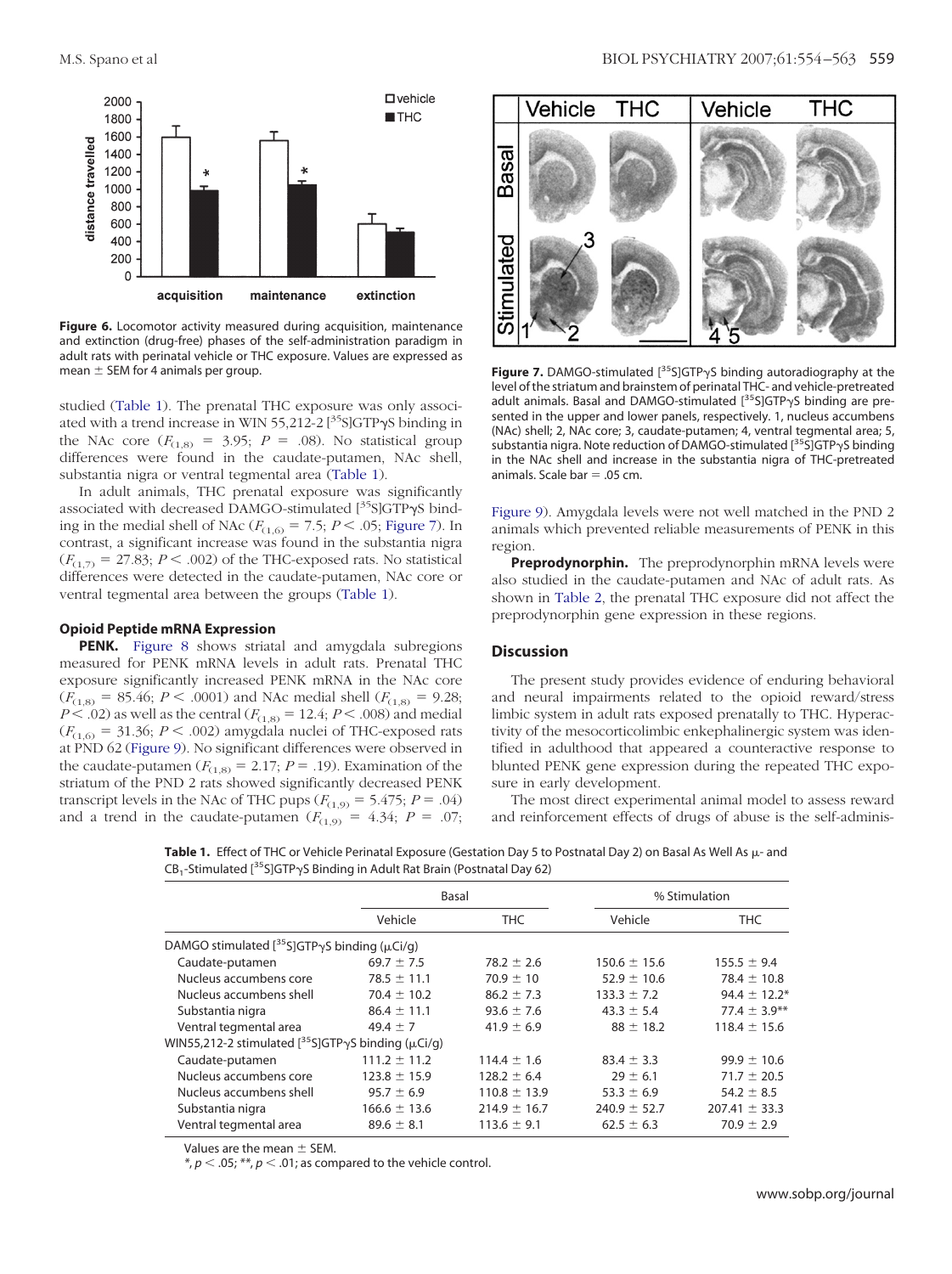<span id="page-6-0"></span>

**Figure 8.** Preproenkephalin (PENK) hybridization signal in the rostral striatum **(A)** and amygdala **(B, C, D)** of adult rats (postnatal day 62). Panels**A** and **B** show the general distribution pattern of PENK in vehicle-treated control animals. Note increased PENK mRNA expression in the central amygdala of THC-exposed rats **(D)** as compared to vehicle controls **(C)**. Longer film exposure, which enhanced the hybridization signals, was carried out for measurements of the medial amygdala. Outlined regions represent the areas measured: 1, NAc shell; 2, NAc core; 3, caudate-putamen; 4, medial amygdala; 5, central amygdala. Scale bar in panels**A**and**B** .2 cm. Scale bar in panels  $C$  and  $D = .1$  cm.

tration paradigm, which reliably mimics the intake behavioral patterns seen in humans for most addictive drugs. A fixed ratio-1 schedule of self-administration showed that prenatal THC exposure did not lead to enhanced heroin acquisition or intake in adulthood. However, a number of specific behavioral findings point to significant opiate sensitivity as a consequence of early cannabinoid exposure given that THC adult animals: (i) exhib-



**Figure 9.** PENK mRNA expression levels in the various brain areas of adult postnatal day 62 (left panel) and post-natal day 2 (right panel) rats with perinatal THC or vehicle exposure. C-P, caudate-putamen; CeA, central amygdala; MeA, medial amygdala. Values are expressed as mean  $\pm$  SEM (dpm/mg) for 5 animals per group. \*,  $P < .05$ ; \*\*,  $P < .01$ ; \*\*\*,  $P < .001$  as compared to the vehicle control.

**Table 2.** Preprodynorphin mRNA Expression (dpm/mg) in the Striatum of Adult Rats (Postnatal Day 62) with Perinatal Exposure (Gestation Day 5 to Postnatal Day 2) to THC or Vehicle

|                                           | Vehicle                         | THC.                             |
|-------------------------------------------|---------------------------------|----------------------------------|
| Caudate-putamen<br>Nucleus accumbens core | $541 \pm 3.08$<br>$1326 \pm 35$ | $549.5 \pm 5.5$<br>$1280 \pm 33$ |
| Nucleus accumbens shell                   | $1513 \pm 27$                   | $1472 + 34$                      |

Values are expressed as a mean  $\pm$  SEM.

ited a shorter latency to the first active lever press during the stable phase of drug acquisition; (ii) responded more to lower doses of heroin in the dose-response curve; (iii) had increased rates of responding following exposure to a mild stress; and (iv) showed higher levels of heroin-seeking during drug extinction as compared to the vehicle group. These findings would appear to suggest long-term vulnerability in the motivation to self-administer heroin rather than just altered sensitivity to the drug's reinforcing effects. Vertical upward shift of the dose-response curve that was evident with the lower doses of heroin is, however, usually hypothesized to reflect both a decrease in the rewarding effect of heroin (as reflected by increased consumption) and increased motivation for the drug (as evidenced by increased peak of the dose-response curve; [\(Ahmed](#page-7-0) and Koob [2005\)](#page-7-0). Prenatal THC-exposed animals did not exhibit increased heroin intake except, for example, extinction conditions, when they maintained higher heroin-seeking behavior than control animals.

Relapse behavior induced after approximately 21 days of drug extinction by an acute priming dose of heroin did not differ significantly between THC and control animals, though THC offspring showed a trend for higher heroin-seeking. Moreover, the blockade of heroin-seeking behavior by the  $CB_1$  receptor antagonist Rimonabant (SR 141716A) was similar in both pretreatment groups. It cannot, however, be excluded that the doses used might not have been low enough to dissociate the differential sensitivity between the THC- and vehicle-pretreated groups. Nevertheless, these results strengthen previous studies and add further support for the cross interaction between opioid and cannabinoid systems in the modulation of central mechanism underlying relapse (De Vries et al 2003; [Fattore](#page-8-0) et al 2003; [Navarro](#page-8-0) et al 2001).

In addition to long-term effects of THC on adult heroinseeking behavior, there was a profound disruption of the PENK mesocorticolimbic system even after approximately 60 days following THC perinatal exposure. These time periods would be comparable to human subjects studied as young adults following prenatal cannabis exposure into the mid-gestational stage of development. The selective alteration of the PENK gene in mesocorticolimbic neural populations is intriguing since enkephalin is well known to modulate hedonic state [\(Kelley](#page-8-0) 2004; [Skoubis](#page-8-0) et al 2005). It has been speculated that Enkephalin is critical for appetitive, but not consummatory, reward behaviors [\(Hayward](#page-8-0) et al 2002; Kelley 2004). Moreover, the nucleus accumbens and amygdala are highly involved in emotional regulation, reward, goal-directed behavior, and motivation [\(Car](#page-8-0)dinal et al 2002; [Kelley](#page-8-0) 2004; Koob 1999). No PENK mRNA changes were evident in the dorsal striatum that is most associated with sensorimotor function [\(Nakano](#page-8-0) et al 2000). Preprodynorphin mRNA, which is also abundantly expressed in the striatum and known to be involved in the long-term regulation of other drugs of abuse, such as psychostimulants [\(Svensson](#page-9-0) and [Hurd](#page-9-0) 1998) and opiates (Tjon et al [1997\)](#page-9-0), was not altered in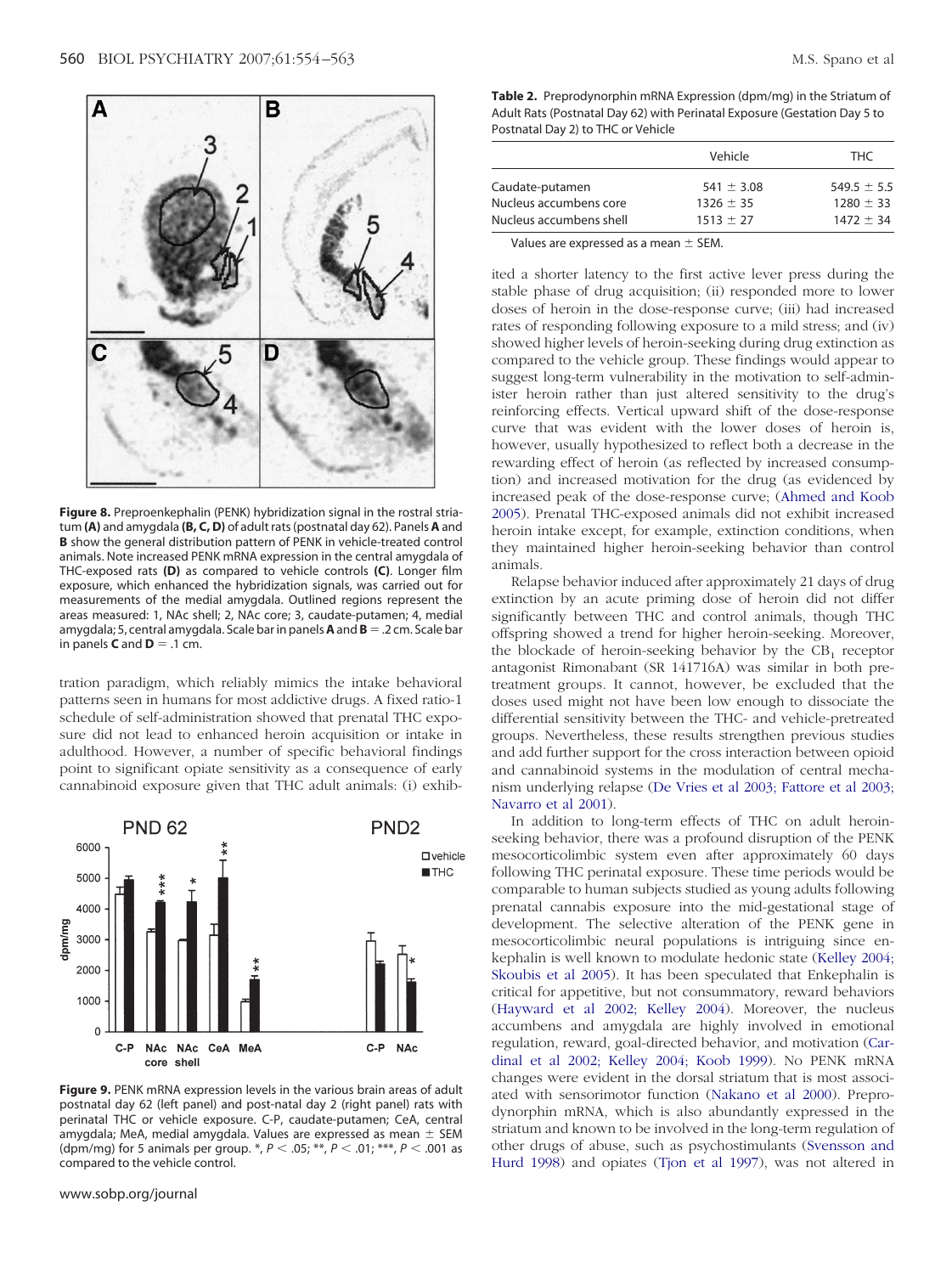<span id="page-7-0"></span>THC-exposed offspring. PENK and preprodynorphin are coexpressed in subpopulations of NAc neurons [\(Curran](#page-8-0) and [Watson](#page-8-0) 1995), so the lack of alterations on the preprodynorphin mRNA emphasize the PENK-selective opioid involvement in the long-term effects of THC in the current model. It should be noted that some studies have been published regarding perinatal cannabinoid exposure with discrepant observations on opioid peptide mRNA and receptor binding (Corchero et al 1998; [Perez-Rosado](#page-8-0) et al [2000;](#page-8-0) Vela et al 1998). These discrepancies are most likely due to differences in, for example, sex of the animal, as well as the time course and route of drug administration. The current study is the first to use a route of administration that most mimics the human pharmacokinetic profile of marijuana smoking in pregnant women and is limited predominantly to the prenatal period.

The preferential limbic association of early THC administration is not unique to exposure during the prenatal stage of development. We have previously observed enhanced PENK mRNA expression, though restricted to the NAc shell of the striatum (amygdala was not studied), in adult animals exposed to THC during adolescent development [\(Ellgren](#page-8-0) et al, in press). Interestingly, in the adolescent model, the relative enhanced PENK expression in the NAc shell was maintained in THC animals even after heroin self-administration that reduced the striatal opioid transcription. We hypothesized that increased NAc PENK mRNA reflected an allostatic compensatory response during the drug-free period to reduced transcription during the active exposure to THC. This was predicted since THC, acting on  $CB_1$  receptor which are  $G<sub>i/o</sub>$  protein-coupled receptors [\(Howlett](#page-8-0) et al 2002), should negatively regulate PENK transcript. Indeed, the current findings revealed a decrease of the PENK mRNA expression immediately after THC exposure during early development.

Disturbance of PENK in the medial and central amygdala has been predominantly associated with stress and anxiety [\(Drolet](#page-8-0) et al [2001;](#page-8-0) Kang et al 2000) since these nuclei are critical components of the extended amygdala. Subtle, but significant, increased heroin seeking was evident in THC-exposed animals following a mild food deprivation stress. The choice of food deprivation as a mild stress model could be questioned since the cannabinoid system is involved in food related behavior [\(Di](#page-8-0) Marzo and [Matias](#page-8-0) 2005). The fact that the groups did not differ in weight either at birth or at the start of the self-administration experiment as young adults supports that the increase in heroin intake following food deprivation is not related to an alteration of feeding behavior. Drug abstinence, particularly during its early phase, is a very stressful event for drug-dependent subjects. Thus, the marked increase of heroin-seeking in THC-pretreated animals, especially during the first day of heroin extinction, could reflect a behavioral response to stress which intensifies the motivation for drug use. Early cannabis exposure has been shown to predispose individuals to anxiety-related behavior in later life [\(Patton](#page-8-0) et al 2002). Increased PENK as that present in the THC-exposed animals is, however, normally associated with a reduced anxiety response [\(Kang](#page-8-0) et al 2000). Paradoxically, acute and chronic elevation of corticosterone that facilitate potentiation and termination of stress response, respectively, both elevate PENK in various brain regions (Ahima et al 1992). Systematic evaluation of the glucocorticoid system is necessary with the current prenatal THC model to fully understand the potential role of the stress system in contributing to the PENK mesocorticolimbic mRNA levels. It also has to be determined whether the elevated PENK mRNA state reflects compensation for tonically reduced enkephalin peptide levels.

Long-term alteration of prenatal THC on the adult NAc opioid system was also apparent for the  $\mu$ OR coupling. THC-exposed offspring had significantly decreased  $\mu$ OR function in the NAc shell, a key brain region in reward processing [\(Cardinal](#page-8-0) et al 2002; [Kelley](#page-8-0) 2004), which would suggest decreased opioid reward. Possible evidence of reward deficit in the THC animals was the apparent vertical shift of the dose-response curve. The NAc also strongly modulates locomotor function and THC animals had decreased locomotion in response to heroin intake. Reduced opiate-induced locomotor activity and reward is nor-mally characteristic of animals lacking µORs [\(Chefer](#page-8-0) et al 2003; [Contarino](#page-8-0) et al 2002).

Cannabinoid  $CB_1$  and  $\mu$ OR exhibit overlapping neuroanatomical distribution, are members of the G-protein coupled family of receptors and modulate similar transduction systems [\(Corchero](#page-8-0) et al 2004; Vigano et al 2005). Despite the significant alteration of the  $\mu$ OR coupling, the prenatal exposure to THC was not associated with persistent changes in WIN 55,212-2 stimulated  $[35S] GTP\gamma S$  binding in adulthood. Indeed, the only alteration detected was a trend for increased cannabinoidstimulated G-protein coupling in the NAc core. The lack of significant effect on  $CB_1$  receptor function with the long drugfree period after repeated cannabinoid treatment is consistent with the literature showing apparent normalization of desensitized  $CB_1$  receptors over time [\(Garcia-Gil](#page-8-0) et al 1999).

It is important to note that there was also evidence of non-limbic opioid alterations in adult animals with prenatal THC exposure. Increased  $\mu$ OR signaling observed in the substantia nigra would predict elevated dopamine levels in output regions, for example, the dorsal striatum, since stimulation of opioid receptors reduce inhibitory GABA-mediated regulation of dopamine cell firing [\(Johnson](#page-8-0) and North 1992). Acute and chronic effects of cannabinoids in adulthood on striatal dopamine release have been documented [\(Malone](#page-8-0) and Taylor 1999; Tanda et al [1997\)](#page-8-0), but studies of the in vivo dopamine system following protracted THC withdrawal has yet to be evaluated.

In conclusion, the results of this study would suggest that adult subjects exposed prenatally to THC do not show an enhanced risk for heroin intake under normal conditions. However, the neural mesocorticolimbic systems linked to reward and stress are significantly altered and adult THC offspring have enhanced heroin-seeking during extinction. The PENK mesocorticolimbic system appears to be a significant allostatic marker that could underlie such long-term behavioral vulnerability.

*These studies were supported by National Institute of Health (NIH DA12030), Dargut and Milena Kemali Foundation, and Italian Society of Pharmacology (SIF).*

*We thank Prof. Mike Nader for interesting discussions during the course of the study and Alexandra Tylec for technical support.*

- Ahima RS, Garcia MM, Harlan RE (1992): Glucocorticoid regulation of preproenkephalin gene expression in the rat forebrain. *Brain Res Mol Brain Res* 16:119 –27.
- Ahmed SH, Koob GF (2005): Transition to drug addiction: a negative reinforcement model based on an allostatic decrease in reward function. *Psychopharmacology (Berl)* 180:473–90.
- Arseneault L, Cannon M, Poulton R, Murray R, Caspi A, Moffitt TE (2002): Cannabis use in adolescence and risk for adult psychosis: longitudinal prospective study. *Bmj* 325:1212–3.
- Bayer SA, Altman J, Russo RJ, Zhang X (1993): Timetables of neurogenesis in the human brain based on experimentally determined patterns in the rat. *Neurotoxicology* 14:83–144.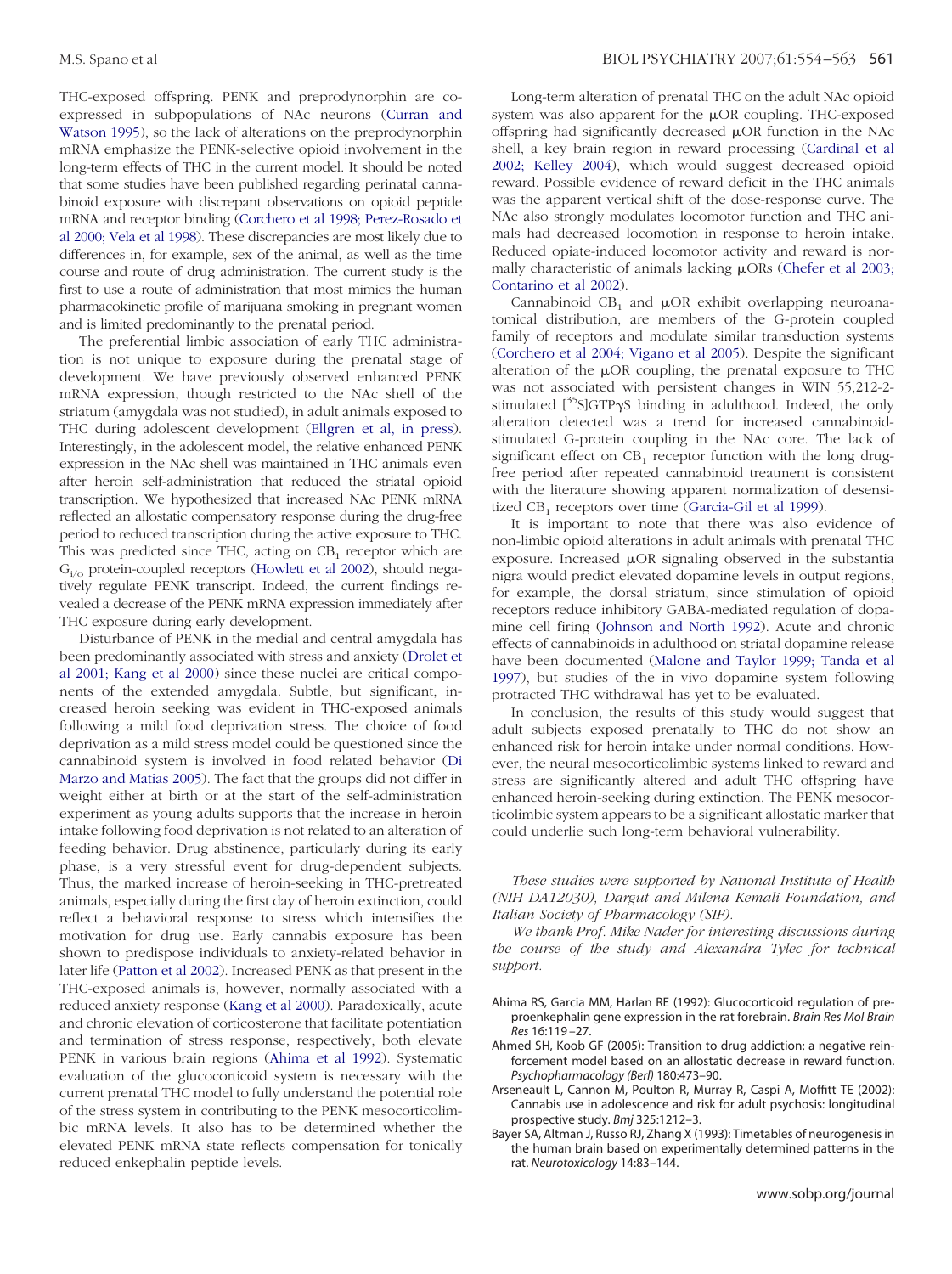- <span id="page-8-0"></span>Berrendero F, Garcia-Gil L, Hernandez ML, Romero J, Cebeira M, de Miguel R, et al (1998): Localization of mRNA expression and activation of signal transduction mechanisms for cannabinoid receptor in rat brain during fetal development. *Development* 125:3179 – 88.
- Cardinal RN, Parkinson JA, Hall J, Everitt BJ (2002): Emotion and motivation: the role of the amygdala, ventral striatum, and prefrontal cortex. *Neurosci Biobehav Rev* 26:321–52.
- Chefer VI, Kieffer BL, Shippenberg TS (2003): Basal and morphine-evoked dopaminergic neurotransmission in the nucleus accumbens of MORand DOR-knockout mice. *Eur J Neurosci* 18:1915–22.
- Contarino A, Picetti R, Matthes HW, Koob GF, Kieffer BL, Gold LH (2002): Lack of reward and locomotor stimulation induced by heroin in mu-opioid receptor-deficient mice. *Eur J Pharmacol* 446:103–9.
- Corchero J, Garcia-Gil L, Manzanares J, Fernandez-Ruiz JJ, Fuentes JA, Ramos JA (1998): Perinatal delta9-tetrahydrocannabinol exposure reduces proenkephalin gene expression in the caudate-putamen of adult female rats. *Life Sci* 63:843–50.
- Corchero J, Manzanares J, Fuentes JA (2004): Cannabinoid/opioid crosstalk in the central nervous system. *Crit Rev Neurobiol* 16:159 –72.
- Cossu G, Ledent C, Fattore L, Imperato A, Bohme GA, Parmentier M, et al (2001): Cannabinoid CB1 receptor knockout mice fail to self-administer morphine but not other drugs of abuse. *Behav Brain Res* 118:61–5.
- Curran EJ, Watson SJ (1995): Dopamine receptor mRNA expression patterns by opioid peptide cells in the nucleus accumbens of the rat: A double in situ hybridization study. *J Comp Neurol* 361:57–76.
- Day NL, Richardson GA, Geva D, Robles N (1994): Alcohol, marijuana, and tobacco: effects of prenatal exposure on offspring growth and morphology at age six. *Alcohol Clin Exp Res* 18:786 –94.
- De Vries TJ, Homberg JR, Binnekade R, Raaso H, Schoffelmeer AN (2003): Cannabinoid modulation of the reinforcing and motivational properties of heroin and heroin-associated cues in rats. *Psychopharmacology (Berl)* 168:164 –9. Epub 2003 Apr 1.
- Di Marzo V, Matias I (2005): Endocannabinoid control of food intake and energy balance. *Nat Neurosci* 8:585–9.
- Drolet G, Dumont EC, Gosselin I, Kinkead R, Laforest S, Trottier JF (2001): Role of endogenous opioid system in the regulation of the stress response. *Prog Neuropsychopharmacol Biol Psychiatry* 25:729 – 41.
- Ellgren M, Spano MS, Hurd YL (in press): Adolescent cannabis exposure alters opiate intake an opioid limbic neuronal populations in adult rats. *Neuropsychopharm*.
- Fattore L, Cossu G, Spano MS, Deiana S, Fadda P, Scherma M, et al (2004): Cannabinoids and reward: interactions with the opioid system. *Crit Rev Neurobiol* 16:147–58.
- Fattore L, Spano MS, Cossu G, Deiana S, Fratta W (2003): Cannabinoid mechanism in reinstatement of heroin-seeking after a long period of abstinence in rats. *Eur J Neurosci* 17:1723– 6.
- Fernandez-Ruiz J, Berrendero F, Hernandez ML, Ramos JA (2000): The endogenous cannabinoid system and brain development. *Trends Neurosci* 23:14 –20.
- Fried PA (1995): Prenatal exposure to marihuana and tobacco during infancy, early and middle childhood: effects and an attempt at synthesis. *Arch Toxicol Suppl* 17:233– 60.
- Fried PA, Watkinson B (2001): Differential effects on facets of attention in adolescents prenatally exposed to cigarettes and marihuana. *Neurotoxicol Teratol* 23:421–30.
- Garcia-Gil L, Romero J, Ramos JA, Fernandez-Ruiz JJ (1999): Cannabinoid receptor binding and mRNA levels in several brain regions of adult male and female rats perinatally exposed to delta9- tetrahydrocannabinol. *Drug Alcohol Depend* 55:127–36.
- Gonzalez B, de Miguel R, Martin S, Perez-Rosado A, Romero J, Garcia-Lecumberri C, et al (2003): Effects of perinatal exposure to delta 9-tetrahydrocannabinol on operant morphine-reinforced behavior. *Pharmacol Biochem Behav* 75:577– 84.
- Grotenhermen F (2003): Pharmacokinetics and pharmacodynamics of cannabinoids. *Clin Pharmacokinet* 42:327– 60.
- Hayward MD, Pintar JE, Low MJ (2002): Selective reward deficit in mice lacking beta-endorphin and enkephalin. *J Neurosci* 22:8251– 8.
- Herz A (1998): Opioid reward mechanisms: a key role in drug abuse? *Can J Physiol Pharmacol* 76:252– 8.
- Howlett AC, Barth F, Bonner TI, Cabral G, Casellas P, Devane WA, et al (2002): International Union of Pharmacology. XXVII. Classification of cannabinoid receptors. *Pharmacol Rev* 54:161–202.
- Hurd YL, Suzuki M, Sedvall GC (2001): D1 and D2 dopamine receptor mRNA expression in whole hemisphere sections of the human brain. *J Chem Neuroanat* 22:127–37.
- Hurd YL, Wang X, Anderson V, Beck O, Minkoff H, Dow-Edwards D (2005): Marijuana impairs growth in mid-gestation fetuses. *Neurotoxicol Teratol* 27:221–9. Epub 2004 Dec 8.
- Hutchings DE, Martin BR, Gamagaris Z, Miller N, Fico T (1989): Plasma concentrations of delta-9-tetrahydrocannabinol in dams and fetuses following acute or multiple prenatal dosing in rats. *Life Sci* 44:697– 701.
- Jakubovic A, McGeer PL (1977): Biochemical changes in rat testicular cells in vitro produced by cannabinoids and alcohol: metabolism and incorporation of labeled glucose, amino acids, and nucleic acid precursors. *Toxicol Appl Pharmacol* 41:473– 86.
- Johnson SW, North RA (1992): Opioids excite dopamine neurons by hyperpolarization of local interneurons. *J Neurosci* 12:483– 8.
- Kandel DB (2003): Does marijuana use cause the use of other drugs? *Jama* 289:482–3.
- Kang W, Wilson SP, Wilson MA (2000): Overexpression of proenkephalin in the amygdala potentiates the anxiolytic effects of benzodiazepines. *Neuropsychopharmacology* 22:77– 88.
- Kelley AE (2004): Ventral striatal control of appetitive motivation: role in ingestive behavior and reward-related learning. *Neurosci Biobehav Rev* 27:765–76.
- Kelley AE, Bakshi VP, Haber SN, Steininger TL, Will MJ, Zhang M (2002): Opioid modulation of taste hedonics within the ventral striatum. *Physiol Behav* 76:365–77.
- Koob GF (1999): The role of the striatopallidal and extended amygdala systems in drug addiction. *Ann NY Acad Sci* 877:445– 60.
- Ledent C, Valverde O, Cossu G, Petitet F, Aubert JF, Beslot F, et al (1999): Unresponsiveness to cannabinoids and reduced addictive effects of opiates in CB1 receptor knockout mice. *Science* 283:401– 4.
- Leri F, Stewart J (2001): Drug-induced reinstatement to heroin and cocaine seeking: a rodent model of relapse in polydrug use. *Exp Clin Psychopharmacol* 9:297–306.
- Malone DT, Taylor DA (1999): Modulation by fluoxetine of striatal dopamine release following Delta9- tetrahydrocannabinol: a microdialysis study in conscious rats. *Br J Pharmacol* 128:21-6.
- Nakano K, Kayahara T, Tsutsumi T, Ushiro H (2000): Neural circuits and functional organization of the striatum. *J Neurol* 247 Suppl 5:V1–15.
- Navarro M, Carrera MR, Fratta W, Valverde O, Cossu G, Fattore L, et al (2001): Functional interaction between opioid and cannabinoid receptors in drug self-administration. *J Neurosci* 21:5344 –50.
- Patton GC, Coffey C, Carlin JB, Degenhardt L, Lynskey M, Hall W (2002): Cannabis use and mental health in young people: cohort study. *Bmj* 325:1195– 8.
- Paxinos G, Watson C (1997): *The Rat Brain in Stereotaxic Coordinates*, 3rd ed. New York: Academic Press.
- Perez-Rosado A, Manzanares J, Fernandez-Ruiz J, Ramos JA (2000): Prenatal Delta(9)-tetrahydrocannabinol exposure modifies proenkephalin gene expression in the fetal rat brain: sex-dependent differences. *Brain Res Dev Brain Res* 120:77– 81.
- Porath AJ, Fried PA (2005): Effects of prenatal cigarette and marijuana exposure on drug use among offspring. *Neurotoxicol Teratol* 27:267–77. Epub 2005 Jan 8.
- Romero J, Garcia-Palomero E, Berrendero F, Garcia-Gil L, Hernandez ML, Ramos JA, et al (1997): Atypical location of cannabinoid receptors in white matter areas during rat brain development. *Synapse* 26:317–23.
- SAMHSA (2002): *Substance Abuse and Mental Health Service Administration. Results from the 2001 National Household Survey on Drug Abuse NHSDA Series H-17*. Rockville, MD: DHHS Publication No. SMA 02- 3758.
- Sim LJ, Selley DE, Childers SR (1995): In vitro autoradiography of receptor-activated G proteins in rat brain by agonist-stimulated guanylyl 5'-[gamma-[35S]thio]-triphosphate binding. *Proc Natl Acad SciUSA* 92:7242– 6.
- Skoubis PD, Lam HA, Shoblock J, Narayanan S, Maidment NT (2005): Endogenous enkephalins, not endorphins, modulate basal hedonic state in mice. *Eur J Neurosci* 21:1379 – 84.
- Solinas M, Zangen A, Thiriet N, Goldberg SR (2004): Beta-endorphin elevations in the ventral tegmental area regulate the discriminative effects of Delta-9-tetrahydrocannabinol. *Eur J Neurosci* 19:3183–92.